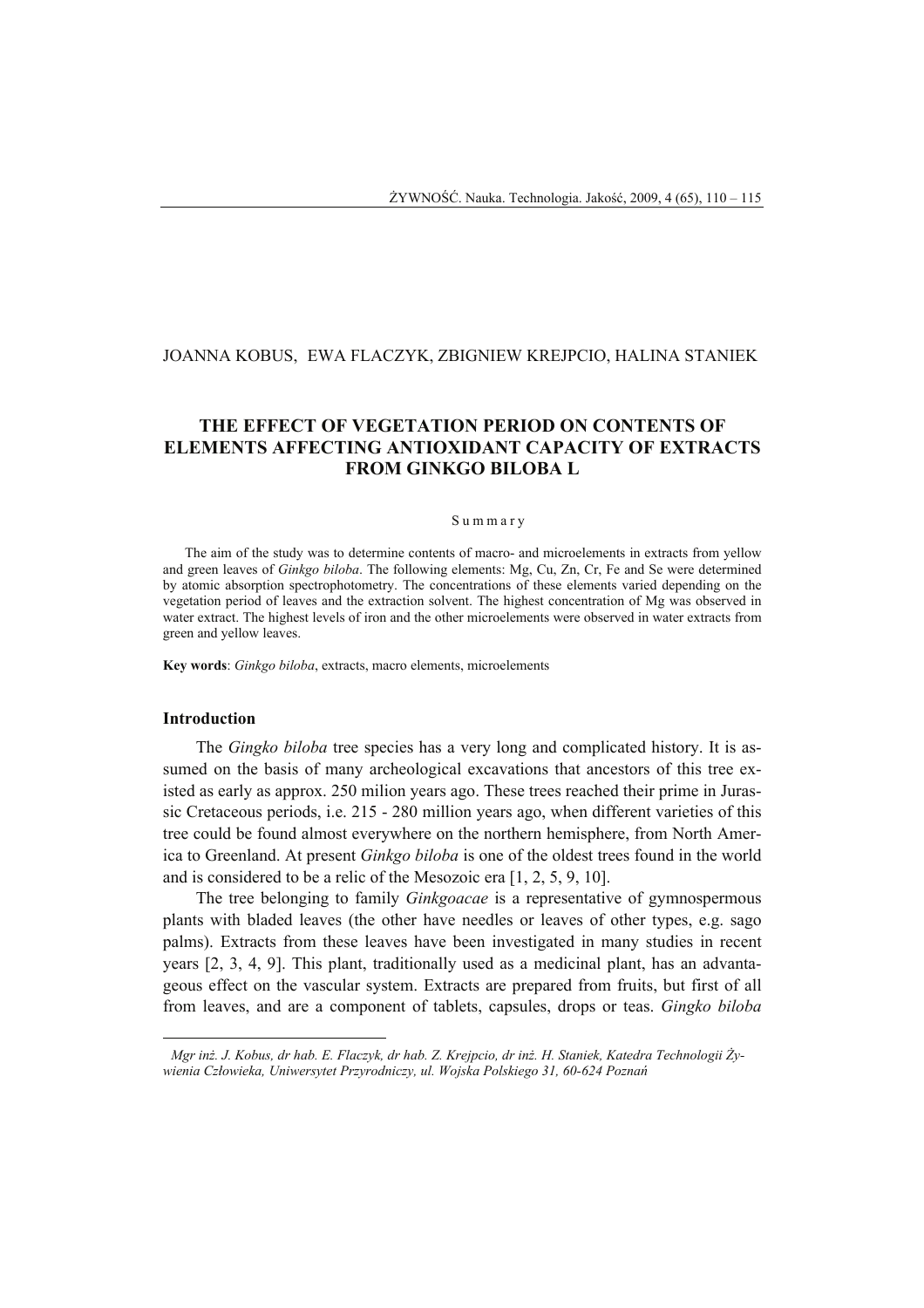extract contains two basic groups of chemical compounds, i.e. flavonoids and terpenes. However, the advantageous action of extracts is connected with the presence of the components exhibiting antioxidant activity, as well as the presence of macro and microelements. Thus the aim of this study was to assess contents of selected macro and microelements in extracts from yellow and green leaves of *Gingko biloba* affecting antioxidant activity.

## **Material and methods**

Experimental material consisted of green and yellow leaves of *Gingko biloba var. Hipocrates* collected in August and October from trees cultivated in Baranowo by the Poznań Univeristy of Life Sciences. Leaves were dried at 40°C and next milled in a laboratory mill. The degree of comminuting of plant material was determined using mesh size of 0.8 mm. Comminuted leaves were extracted with water (15 min, 95ºC), acetone with water (3:2 v/v; 90 min, 40 $^{\circ}$ C) and ethanol (16 h, 20 $^{\circ}$ C) to obtain extracts. Samples were incinerated in quartz crucibles in a muffle furnace at  $500^{\circ}$ C. Ash was dissolved in  $1N HNO<sub>3</sub>$  (GR, ISO, Merck). Contents of magnesium (Mg), iron (Fe), zinc (Zn), copper (Cu), and chromium (Cr) were determined by flame absorption atom spectrometry using an AAS-3 spectrometer (Zeiss, Jena, Germany) according to Olejnik et al. [7]. Selenium (Se) content was determined by flame absorption atom spectrometry using an AA Varian Spectra 200 Plus spectrometer equipped with a system of a 4-lamp carousel facilitating the use of hollow cathode lamps (HCL) and electrode less discharge lamps (EDL). The accuracy of analytical methods used to determine contents of elements was verified by analyzing certified reference material INCT-TL-1 Tea Leaves. Determined amounts of analyzed elements amounted from 95.2 to 98.6% contents of certified materials. Results of six independent assays were expressed in mg or μg/g d.m. extract. Selenium was expressed in μg/100g d.m. extract. Statistical analysis was performed with the use of Statistica v. 6.0 (Statsoft, Poland). Serial measurements were compared with a two-way analysis of variance (ANOVA).

## **Results and discussion**

Metal contents in tested extracts were analyzed using flame absorption atom spectrometry and the analysis showed a considerable quantitative variation in extracts of both macro- and microelements. Results of analyses in terms of dry matter of extract are presented in Tables 1 and 2.

The content of magnesium as macro element was the highest. Magnesium content in *Ginkgo biloba* extracts differed significantly depending on the applied solvent, while the type of leaves to a lesser extent affected the level of this component. The highest amount of magnesium was determined in water exact from yellow leaves amounting to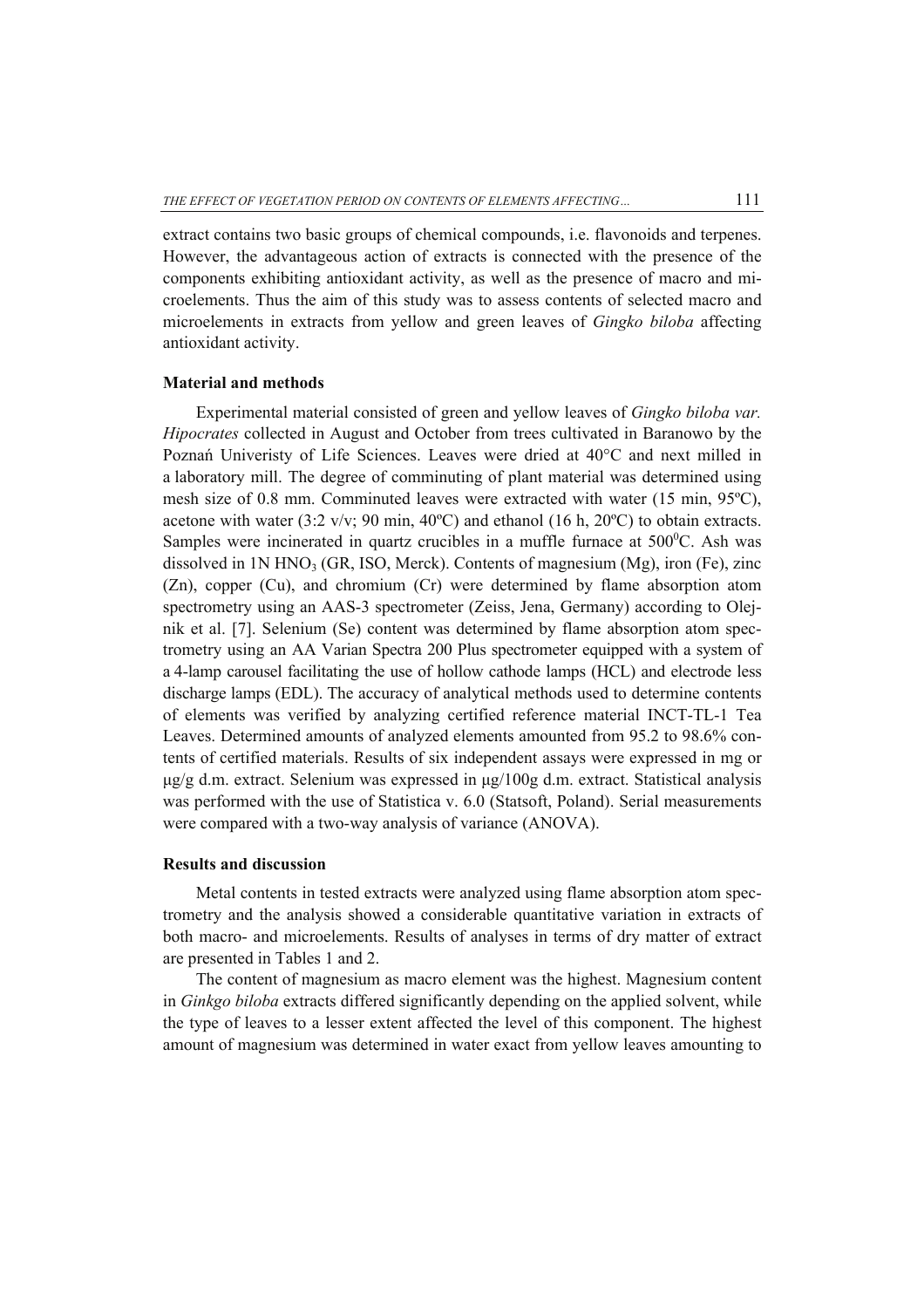16.15 mg/g d.m., while it was lowest in ethanol extract from green leaves  $-0.18$  mg/g d.m.

#### Table 1

Content of selenium and calcium of Ginkgo biloba extracts Zawartość selenu i wapnia w ekstraktach z Ginkgo biloba

| Extract          |                     | $Mg$ (mg/g d.m.)    |          |      | Se $(\mu g/100g \, d.m.)$ |   |      |
|------------------|---------------------|---------------------|----------|------|---------------------------|---|------|
| leaves<br>Green  | Water (GW)          | $13,97^{\circ}$     | $_{\pm}$ | 0.06 | 0.59 <sup>b</sup>         | 士 | 0.03 |
|                  | Acethone-water (GA) | $6,45^{b}$          | 士        | 0.33 | $0,49^a$                  | 士 | 0.02 |
|                  | Ethanol (GE)        | $0,18^a$            | $_{\pm}$ | 0.02 | $0,74^d$                  | 士 | 0,04 |
| Yellow<br>leaves | Water (YW)          | 16, 15 <sup>d</sup> | $_{\pm}$ | 0.18 | 0.96 <sup>e</sup>         | 士 | 0.05 |
|                  | Acethone-water (YA) | $7,79^{b}$          | 士        | 0.41 | $0.62^{\circ}$            | 士 | 0.03 |
|                  | Ethanol (YE)        | 0,34 <sup>a</sup>   | 士        | 0.00 | $1,01^{\dagger}$          | 士 | 0.05 |

Results are mean values of three determinations  $\pm$  standard deviation. Values sharing the same letter in a column are not significantly different ( $\alpha$ = 0.05).

Table 2

Content of microelements of Ginkgo biloba extracts Zawartość mikroelementów w ekstraktach z Ginkgo biloba

| Extract                      | Fe $(\mu g/g \, d.m.)$           | $Zn$ ( $\mu$ g/g d.m.)    | Cu (µg/g d.m.)                         | Cr $(\mu$ g/g d.m.)          |  |
|------------------------------|----------------------------------|---------------------------|----------------------------------------|------------------------------|--|
| Water                        | 0.33<br>$95.86^e$<br>$\pm$       | $39,28^{f}$<br>$\pm$ 0.66 | $49.94^e$<br>$\pm$ 0.00                | $15.28^f \pm 0.00$           |  |
| Green<br>Acethone-water      | 0.02<br>$35.76^{\circ}$<br>$\pm$ | $22,76^e$<br>$\pm$ 0.05   | $5.62^b$<br>$\pm$ 0.00                 | $9.20^e \pm 0.00$            |  |
| Ethanol                      | $\pm$ 0.18<br>$11.00^a$          | $8.98^a \pm 0.93$         | 13.00 <sup>c</sup><br>0.00<br>$_{\pm}$ | $3.99^{\circ} \pm 0.00$      |  |
| Water                        | $\pm$ 0.41<br>$69.66^{\circ}$    | $18,77^d \pm 0,65$        | $17.90^{\rm d}$<br>$\pm$ 0.00          | $5.30^d \pm 0.00$            |  |
| <b>B</b> Acethone-water<br>ಕ | $29.39^{b}$<br>0.00<br>士         | $15,75^{\circ} \pm 0,00$  | $6,87^b$<br>$\pm$ 0.00                 | $3,18^{\rm b}$<br>$\pm$ 0.00 |  |
| $\sum \leq$ Ethanol          | $\pm$ 0.00<br>$62.06^{\circ}$    | $12.05^b \pm 0.00$        | $0.30^{\rm a}$<br>0.00<br>$\pm$        | $2.06^a \pm$<br>0.00         |  |

Results are mean values of three determinations  $\pm$  standard deviation.

Values sharing the same letter in a column are not significantly different ( $\alpha$ = 0.05).

Contents of individual microelements varied in analyzed *Ginkgo* extracts. It was found that among analyzed microelements the dominant element was iron, which contents ranged from 11.00 μg/g d.m. in green leaves ethanol extract to 95.86 μg/g d.m. in green leaves water extract, followed by zinc which content also higher in green leave than in yellow one. Water infusion contains the highest level of zinc. Lower contents were determined for copper: from  $0.30 \mu g/g$  d.m. in ethanol extract of yellow leaves to 49.94 μg/g d.m. in water extract of green leaves and chromium: from 2.06 μg/g d.m. in green leaves ethanol extract to 15.28 d.m. in green leaves water extract. The element which presence was detected in the lowest amounts was selenium. However, its content was higher in ethanol extracts (1.01 μg/100g d.m. in yellow leaves ethanol extract and 0.74 μg/100g d.m. in green leaves ethanol extract) than in water extracts (0.59 μg/100g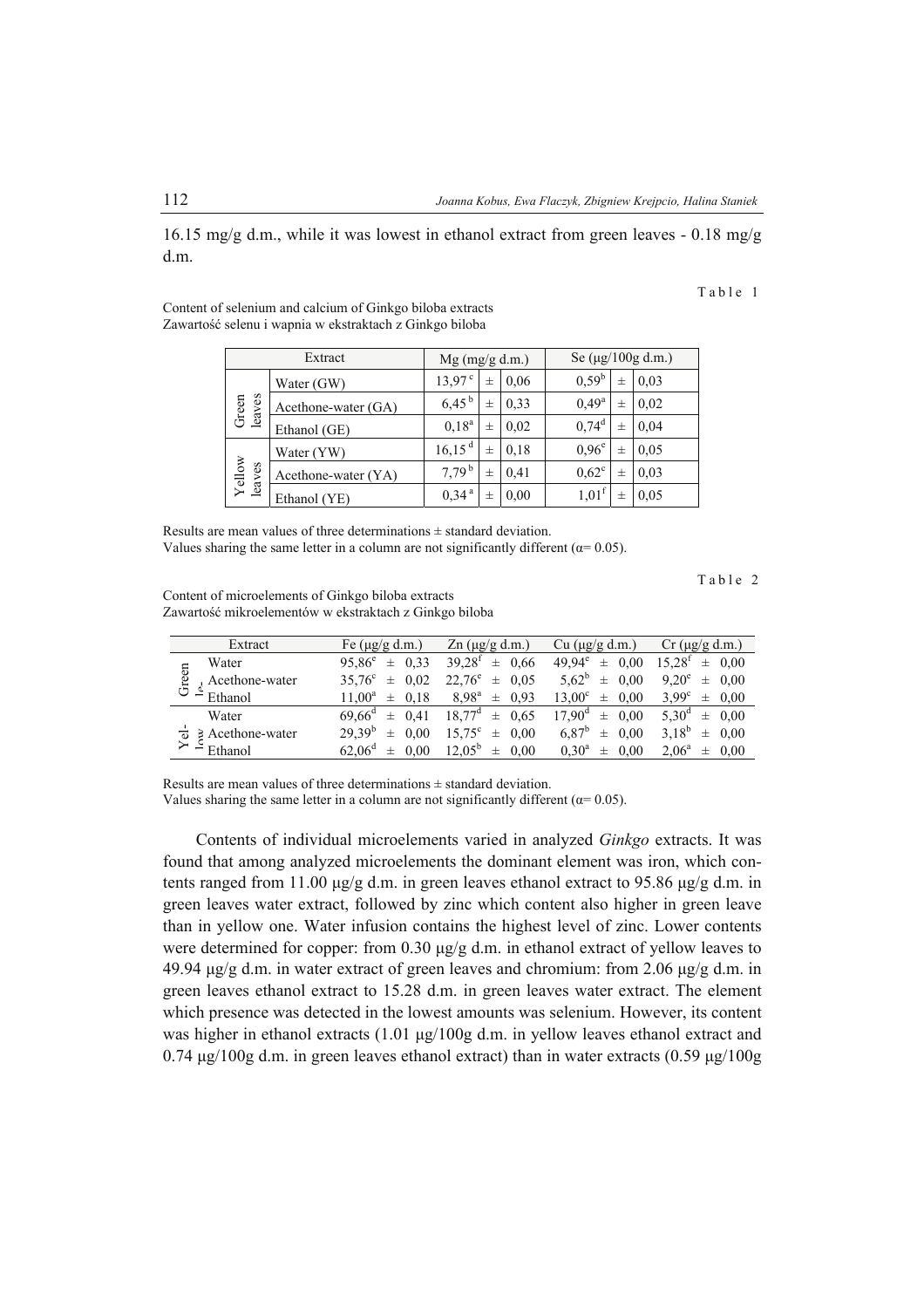d.m. in green leves water extract and 0.96 μg/100g d.m. in yellow leaves water extract). The lowest level of selenium was determined in acetone-water extracts. Results of statistical analysis showed that the type of applied solvent had a significant effect on the amount of extracted microelements ( $p<0.05$ ). The total amount of all analyzed microelements extracted with water in case of green leaves was 200.37  $\mu$ g/g d.m. and it was 2.7 times higher than that obtained after the application of a mixture of acetone and water and 5.4 times higher than that, after the use of ethanol as a solvent. Water extracts from yellow leaves contained two times more microelements than acetonewater extract from yellow leaves (55.20  $\mu$ g/g d.m.) and 1.5 times more than ethanol extract from yellow leaves (76.47  $\mu$ g/g d.m.).

Contents of iron and copper in extracts are crucial in the process of fat stabilization, since these microelements may catalyze oxidation processes. Their availability results in the formation of the most dangerous reactive oxygen species, i.e. the hydroxyl radical. In turn, zinc had an antioxidative action, which was shown in many studies [1, 10, 12]. Antioxidant action is found for selenium also, but the level of this element was about 1000 times lower than other elements. According to Szukalska [11], also chromium accelerates the oxidation of fats by catalyzing the dissociation of lipid peroxides into radicals. However, in a study conducted by Ellnain-Wojtaszek et al. [1] it was shown that chromium ions complexes with flavonoids contained in *Ginkgo* extracts increased their antioxidant potential. Moreover, it was found that some complexes of iron and flavonoids may inhibit Fenton reactions, being the primary source of hydroxyl radicals and catalyzed by iron and copper cations [1, 6, 13]. As it results from a study by Ryguła et al. [8], with an increase in the metal-quercetin molar ratio, an increase in the antiradical activity in relation to DPPH radicals was observed, until the maximum value is reached, corresponding approximately to a 1:1 molar ratio. Over this level antioxidant activity of analyzed systems decreased. In turn, at a considerable molar excess of metal in relation to quercetin (the metal-quercetin ratio of over 2.5) a decrees in the antiradical activity of these systems was observed, even below the level of quercetin activity alone, which was particularly manifested for systems containing zinc ions.

Contents of macro and microelements in plant tissues depend first of all on growth conditions, but also plant variety. Differences in contents of elements are also individual traits. In a study by Stefanovits-Banyai et al. [10] significant differences were found both in contents of macro and microelements in *Ginkgo biloba* leaves, depending on the sex of the tree from which leaves originated. Leaves of female trees contained more microelements such as Zn (2.06 times more) and Fe (1.2 times more) than male specimens, whereas male specimens were characterized by higher contents of calcium and magnesium. The authors also investigated the effect of applied extractant, i.e. water and ethanol (80%), on the level of leaching of individual elements. Similarly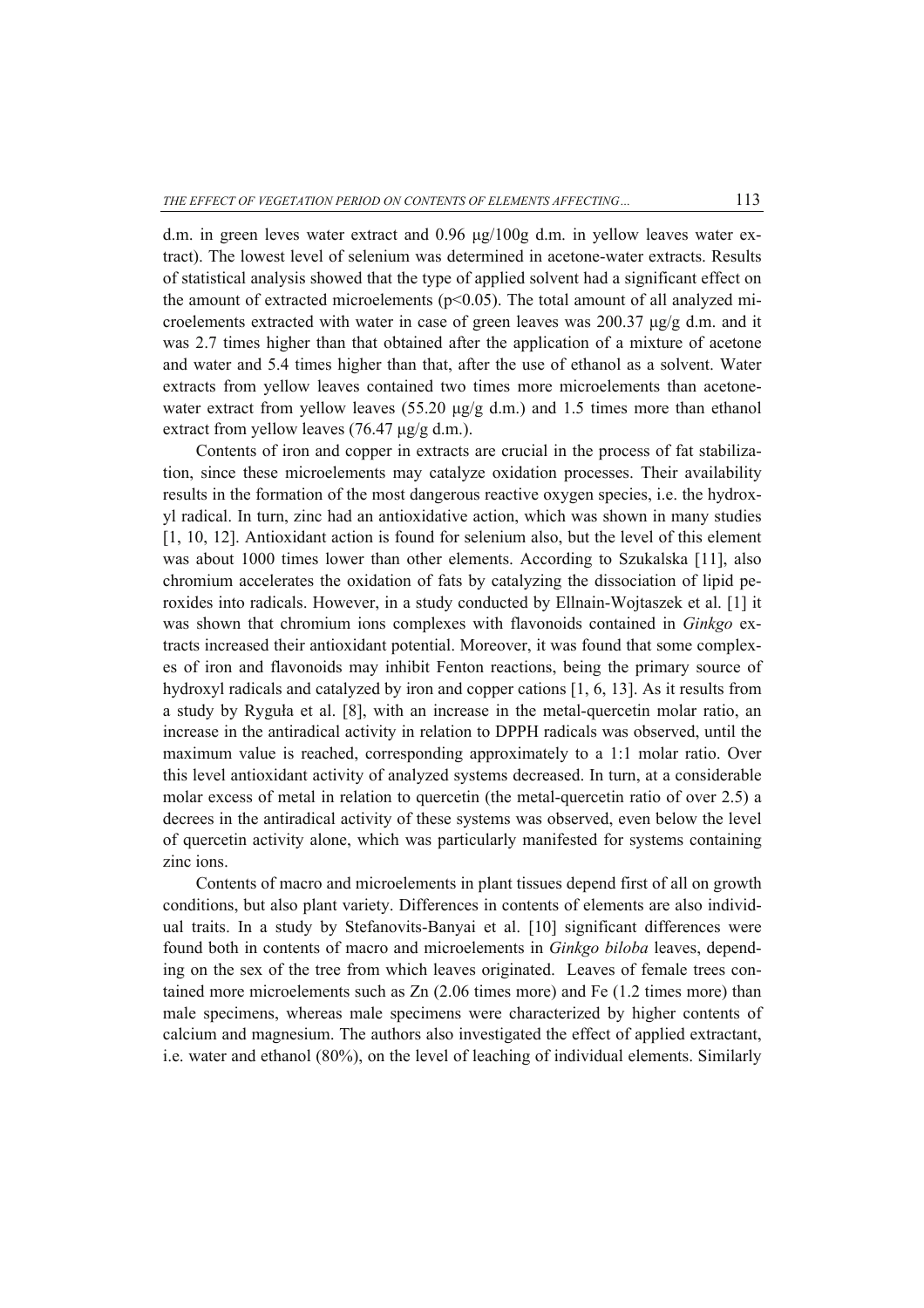as in this study, they also found a significant effect of applied solvent on contents of all analyzed elements.

However, in order to estimate the effect of analyzed elements on antioxidant capacity of extracts it would be necessary to perform application analyses in tests estimating antioxidant properties or in accelerated fat stability tests, since - as it was mentioned earlier - antioxidant activity is affected not only by the total content of individual components, but first of all their proportions and the reaction medium.

## **Conclusion**

In the analyses of the composition of elements in Ginkgo extracts it was found that water extracts of both green and yellow leaves contained the highest amount of elements found disadvantageous from the point of view of catalysis of oxidation processes, i.e. iron and copper. Similarly, in those extracts the highest magnesium content was recorded. On the other hand, water extract from green leaves contained the highest amount of zinc, exhibiting antioxidant properties. In ethanol extracts minimum content of magnesium and the highest contents of selenium and zinc were found. Similarly a high zinc content was recorded in acetone-water extracts. Higher selenium contents were detected in extracts prepared from yellow than green leaves.

## **Literature**

- [1] Ellnain-Wojtaszek M., Kruczyński Z., Kasprzak J.: Variations in free radical scavenging activity of Ginkgo biloba L. leaves in the period of complete development of green leaves to fall of yellow ones. Food Chem., 2002, 79, 79.
- [2] Guoan S., Yongzhen P., Weisheng W., Zhongxiang D., Lingxia Z., Youfang C.,Xiaofen S.: Cloning and characterization of a flavanone 3-hydroxylase gene from *Ginkgo biloba.* Bioscience Reports, 2006, 26 (1), 19.
- [3] Jager L. Perfetti G. Diachenko G.: Analysis of ginkgolides and bilobalide in food products using LC–APCI–MS. J. Pharm. Biomed. Analysis 2006, 41, 5 (28), 1552.
- [4] Jianping L.: The Use of Ginkgo Biloba Extract in Acute Ischemic Stroke. Explore. J. Sci. Healg. 2006, 2, (3), 262.
- [5] Korszun S.: Miłorząb- jeden z najstarszych gatunków drzew nagozalążkowych, Kwiaty 2003, 5-6, 123.
- [6] Małolepsza U., Urbanek H.: Flawonoidy roślinne jako związki biochemicznie czynne. Wiad. Bot. 2000, 44, 27.
- [7] Olejnik D., Krejpcio Z., Śmigiel-Papińska D., Wójciak W. R, Gawęcki J., Wiśniewska J.: The content of selected minerals (Ca, Mg, Zn, Cu, Fe) in daily food rations of adolescents, comparison of analytical and calculated data. PZH Ann., 1999, 50, 361.
- [8] Ryguła K., Szafer K., Szymusiak H., Wybieralska K., Wieczorek D., Zieliński R.: Wpływ wybranych makroelementów na aktywność przeciwrodnikową kwercetyny w modelowych roztworach wodno-metanolowych. Żyw. Czł. i Met., 2005, 32, 841.
- [9] Seneta W. Dolatowski J.: Dendrologia, Warszawa, 2004.
- [10] Stefanovits-Banyai E., Szentmihalyi K., Hegedus A., Koczka N., Vali L., Taba G., Blazovics A.: Metal ion and antioxidant alterations in leaves between different seeds of Ginkgo biloba L. Life Sci. 2006, 78, 1049.